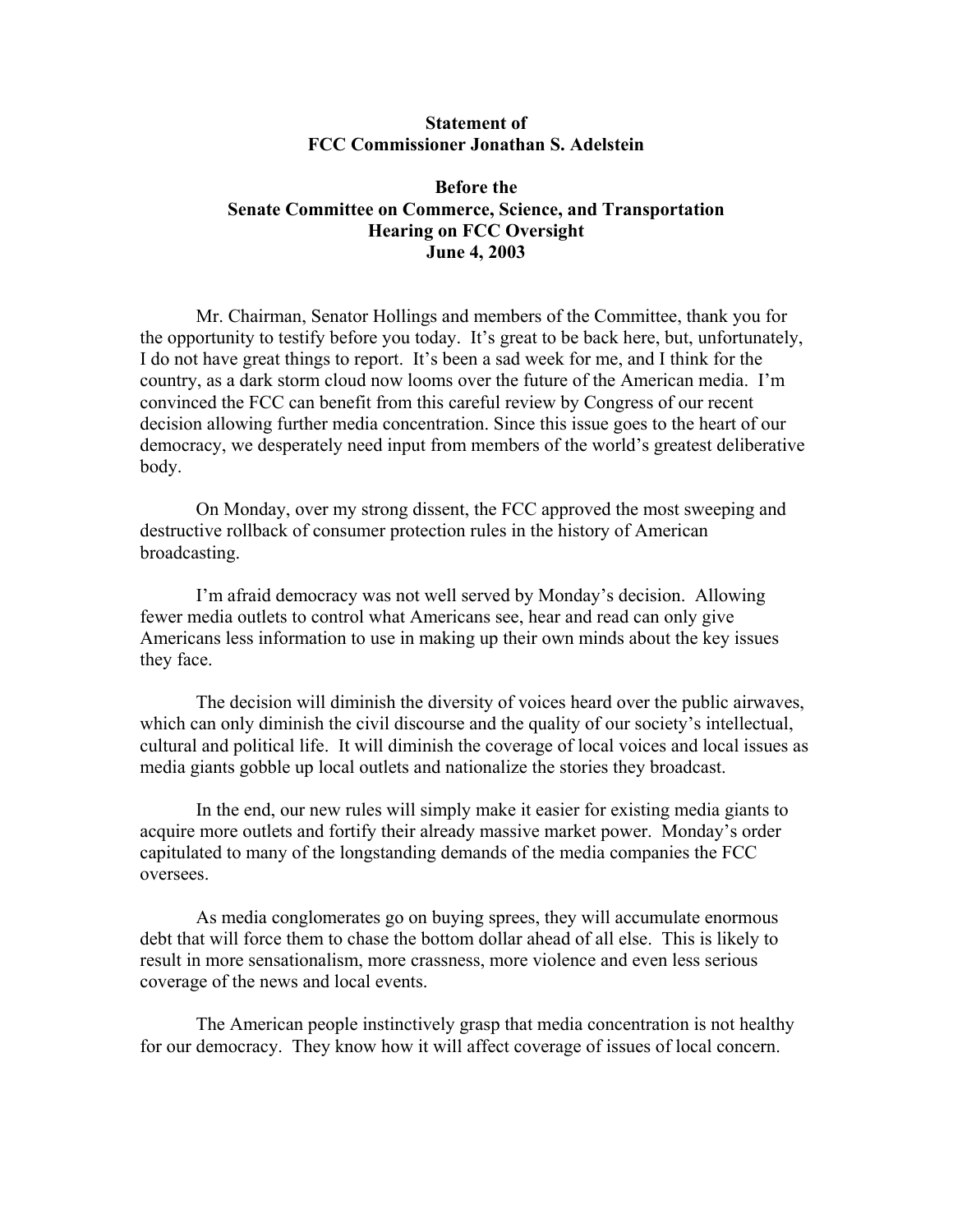This is why we heard such a public outcry. Commissioner Copps and I reached out to Americans at field hearings across the country. People take their media very personally, and they are very articulate and substantive in what they say. We listened to thousands of people firsthand in city halls, schools, churches and meeting rooms. We heard a loud and unanimous chorus that they think media concentration has gone too far already and should go no further.

And the American people have flooded the FCC with nearly unanimous opposition from all sides, from ultra-conservatives to ultra-liberals, and virtually everyone in between.

In my years on the Hill, I worked on a lot of hot issues. But I've never seen an issue on which such strong opinion is so one-sided. It's touched a raw nerve. Threequarters of a million people contacted the FCC, and 99.9% of them opposed further media consolidation. Of the thousands of e-mails I personally received, I saw only one that didn't oppose allowing further media concentration.

The American people appear united in believing that media concentration has gone too far already and should go no further.

I've heard it said the FCC can't make its decision by polls or by weighing postcards. I agree the FCC can't make these decisions according to popular opinion. But our statutory mandate from you is to do what's in the public's interest. Does that mean that we can simply dismiss those people who took the time to alert us to their deep-seated concerns with a passing reference? I don't think we should assume that people are wrong about what's in their own interest unless we have overwhelming evidence to prove it. Here, the opposite is true. There is plenty of evidence the people are right.

We've heard opposition from people and organizations from every political stripe, from liberal to conservative, Republican to Democrat, and virtually everyone in between. Organizations of nearly every political stripe have weighed in, from the National Rifle Association to the National Organization for Women, from the Catholic Conference of Bishops to the Leadership Conference on Civil Rights. The Parents Television Council, Common Cause, the National Association of Black-Owned Broadcasters, the National Association of Hispanic Journalists, the Writers Guild, and the Association of Christian Schools. Each of these organizations expressed grave doubt about the wisdom of allowing greater consolidation.

We also heard from hundreds of leading musicians and performing artists, including Tom Petty, Billy Joel, Pearl Jam, Neil Diamond, and Tim McGraw. The Small Business Administration's Office of Advocacy worries about the effect of our changes on small businesses. Media moguls like Barry Diller and Ted Turner, who know the industry intimately, are greatly concerned.

This should not be seen as a partisan issue simply because it broke down along party lines at the FCC.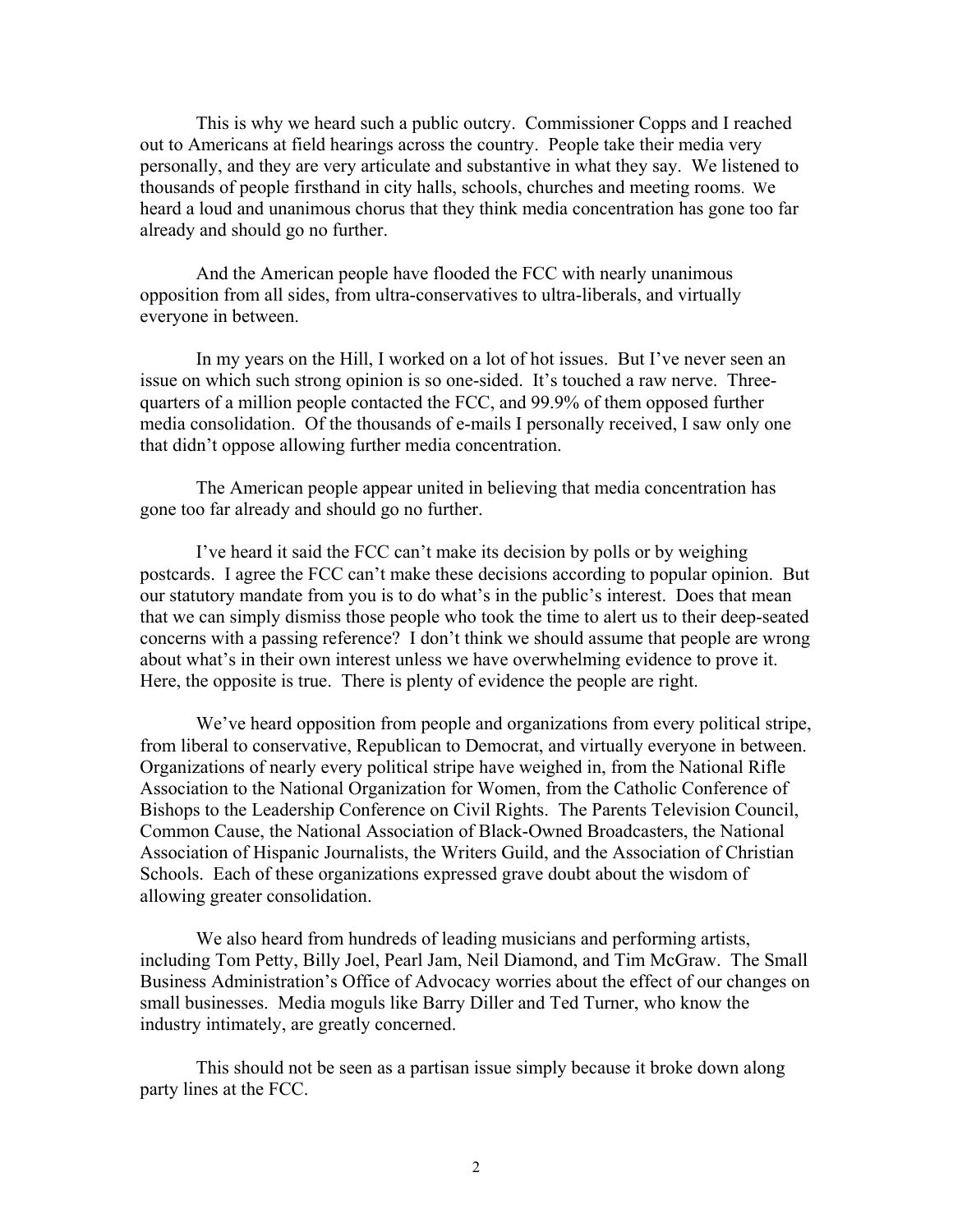My own Dad, for example, is a Republican – and an elected state representative in our state of South Dakota. He fears that if media giants swallow up locally owned outlets in rural states like ours, citizens will see less coverage of local concerns, including the key issues facing state governments.

He highlights a real threat to our democracy. One study found that the combined TV coverage of all campaigns in 2000 was about seventy-four seconds per night – and that included local, state and federal elections. As you all know best, people heard a lot more from political ads, many of them negative. That just depresses turnout. Could this media coverage help explain why half of Americans don't vote? Can anyone seriously argue that this will get better if we allow media giants to fortify their already massive market power?

The FCC's order assumes that economic efficiencies and cost savings from mergers will always get channeled into better news and programming. But it requires no steps to actually make that happen.

The majority made the leap of faith that fixed rules based on oftentimes arbitrary numbers are the be-all and end-all of what's in the public interest. They rejected an approach to look case-by-case, market-by-market in favor of bright line rules. They refused even to ask parties that seek to merge to say anything about how many news staff would be retained, the number of hours of local programming planned, crossprogramming plans for TV duopolies or the overall impact on news and public affairs programming.

For example, the order assumes that every time a newspaper buys a TV station in communities where 97.7 percent of Americans live, it is in their interest. In some cases, those mergers may actually bring some new heft to a struggling TV station. But is that true in every case? There are many circumstances in which such a deal eliminates an important voice that is now serving a community. The FCC order makes no effort to sort that out, or to require any public interest commitments whatsoever.

 The order essentially assumes one TV station swallowing another will always be of benefit in every community where 95.4 percent of the population lives, assuming that the community does not already have a television duopoly and depending on the success of any noncommercial station in the market.

And it assumes that networks should be able to own stations reaching 45 percent of the population – 90 percent if you count fully the UHF stations that are discounted by half – with no explanation as to how this will help diversity or localism.

It's true that Congress and the courts forced a massive review. But they did not force massive deregulation. The FCC had to undertake the review, but it had a choice on the outcome. Certainly, the media markets have changed, and our rules must keep pace.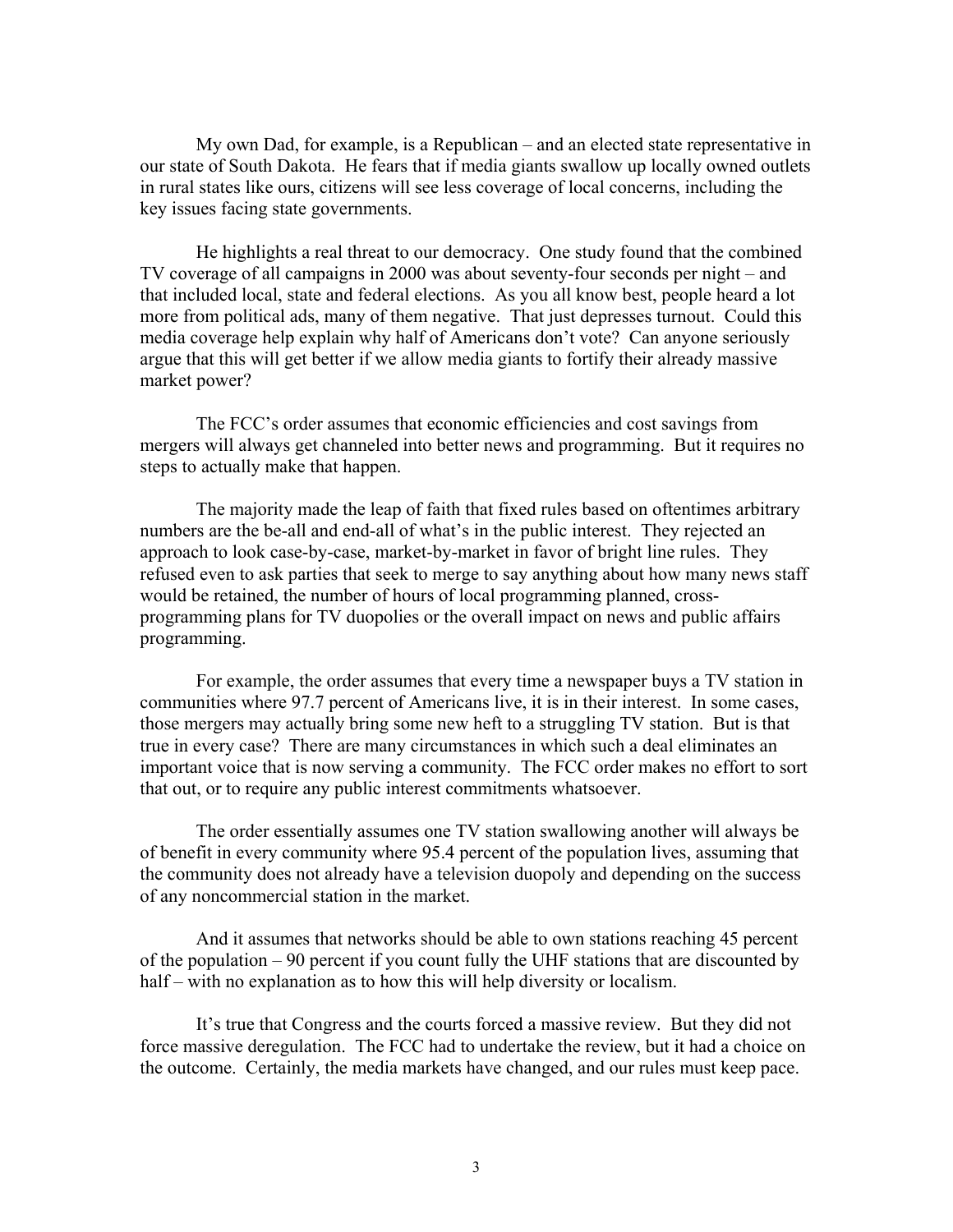But Monday's order goes much further than Congress or the courts required. It elects gratuitous deregulation.

The biennial review called for in the Act provides a simple directive – to determine whether the rules "are necessary in the public interest as the result of competition," repealing or modifying them only if we deem them "no longer in the public interest." The linchpin of our statutory mandate is two words – public interest. In the context of media ownership, the FCC still has a special duty to protect what the Supreme Court referred to as an "uninhibited marketplace of ideas." And the public interest means that the American citizenry should benefit from each decision.

To protect the public, we could have required a market-by-market, case-by-case approach that would ensure that each merger served the interest of the communities affected. By failing to do so, the order went further than necessary in eliminating most of the last safeguards the FCC had in place to protect the public.

One argument in favor of unleashing the media giants is that free over-the-air television is threatened. That's a worthy goal, but the rumors of its demise, widely spread, are greatly exaggerated. In reality, just last month, broadcast network advertisers spent a record \$9.4 billion in upfront sales for next season, up 13 percent. The Wall Street Journal recently reported that some networks make \$600-\$700 million, though others are less profitable.

It is quite telling that the best case for consolidation is that the networks need to make still more. It's not the FCC's job to make sure every big TV network makes money – that's up to network management. Our first priority is ensuring the American people get a wide range of diverse viewpoints.

The day we will know over-the-air TV is in real trouble is when broadcasters start lining up to turn back their licenses. Today, instead, the value of television stations continues to skyrocket because these licenses are so scarce. One station in Los Angeles sold for \$800 million. Why are the networks so interested in increasing the nationwide cap or acquiring triopolies or duopolies in local markets if this business is on the way down?

Some argue that the concern about the threat to American democracy is overblown since it is so strong and resilient. While our democracy is strong and not about to crumble, does it mean we can afford to weaken it? Doesn't it matter that only half our citizens vote? The same people argue there is plenty of diversity already, so we can afford to lose some. I just don't agree.

It violates every tenet of a free democratic society to let a handful of powerful companies control our media. The public has a right to be informed by a diversity of viewpoints so they can make up their own minds. Without a diverse, independent media, citizen access to information crumbles, along with political and social participation. For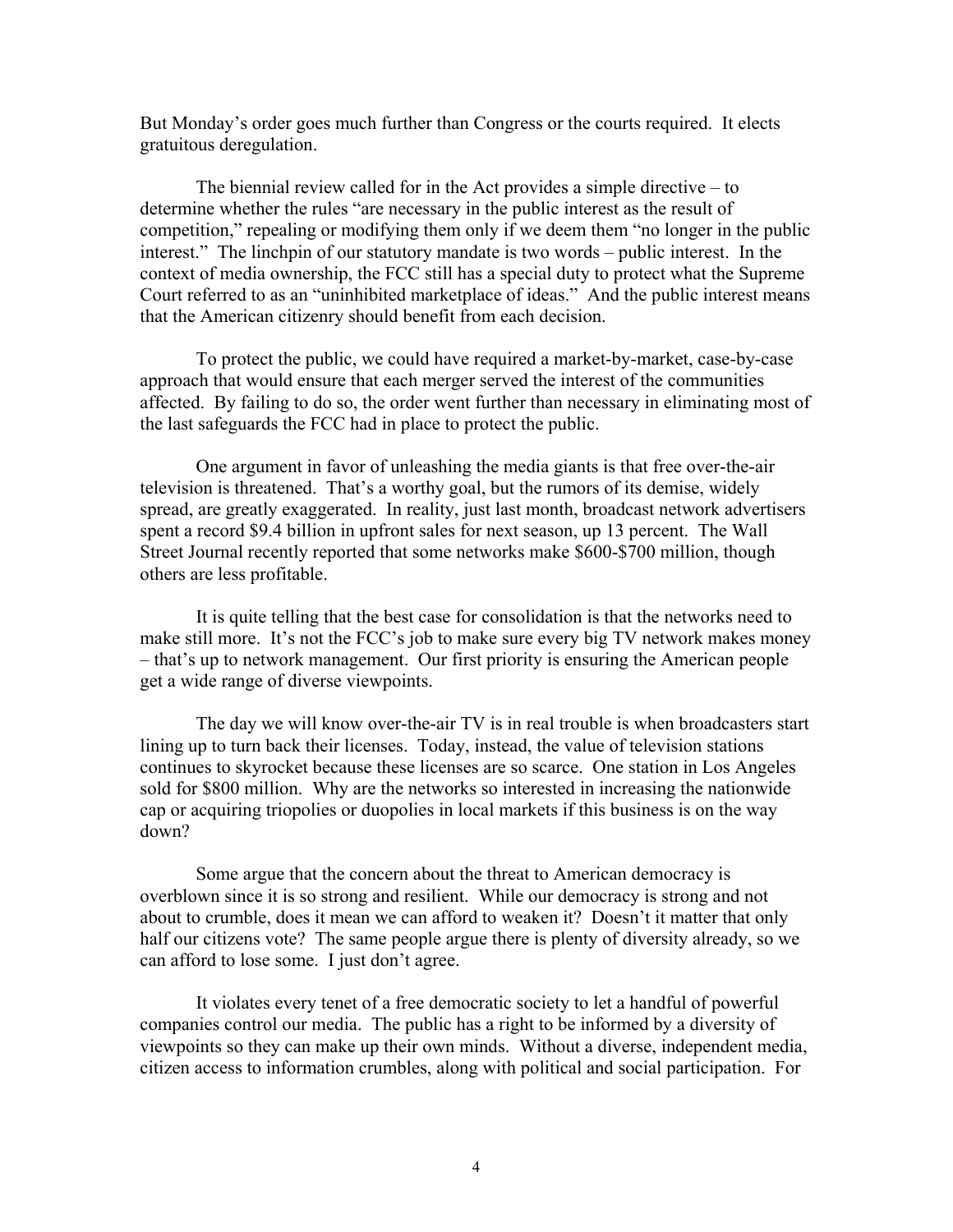the sake of our democracy, we should encourage the widest possible dissemination of free expression through the public airwaves.

Despite the majority's assumption that technological advancements render broadcasters just another voice in a crowd of ever-expanding and fungible media channels, a simple fact remains. No technological advances have made it possible for every person who wants to broadcast in a local community to do so. Nobody yet has figured out how to replicate the spectrum for everyone who wants to broadcast a message. The exclusive right to use the broadcasting spectrum denies it to all others.

 It is true that many Americans now access hundreds of channels on cable and satellite, the Internet and other media. But it turns out that the same few verticallyintegrated global media firms own the bulk of what people see. A person can always add more electrical outlets throughout their home, but that doesn't mean they will get their electricity from new sources. The same goes for media outlets.

Neither the Internet nor cable changes the fact that people still get the vast bulk of their local news and information from the same places they always have: their local newspaper and local TV stations. And these are the very outlets we are giving the most new flexibility to merge.

We are moving to a world where in larger markets one owner can combine the cable system, three television stations, eight radio stations, the dominant newspaper, and the leading Internet provider, not to mention cable networks, magazine publishers and programming studios which could produce the vast bulk of the programming available to those outlets.

In smaller markets, say the town of Great Falls, Montana with a population of 56,690, under our new rules one entity could own the cable company, the dominant television station, the dominant newspaper, and multiple radio stations. Is that automatically in the interest of the residents of Great Falls?

 To me, the public interest means more than just efficiencies and cost savings. Every community has local needs, local elections, local news, local talent, and local culture. While localism reflects a commitment to local news and public affairs programming, it also means much more. It means providing opportunities for local selfexpression and reaching out to, developing and promoting local talent. It means making programming decisions to serve local needs. It means allocating resources to address the needs of the community. Localism's many virtues are hard to capture, but may get easier to ignore as companies consolidate.

In this order, we face tradeoffs between efficiencies and other public interest goals such as localism and diversity in the media. Guess who wins. The social benefit of diverse, locally originated and oriented programming and program selection to me carries a lot of weight and calls for more individualized decisionmaking.